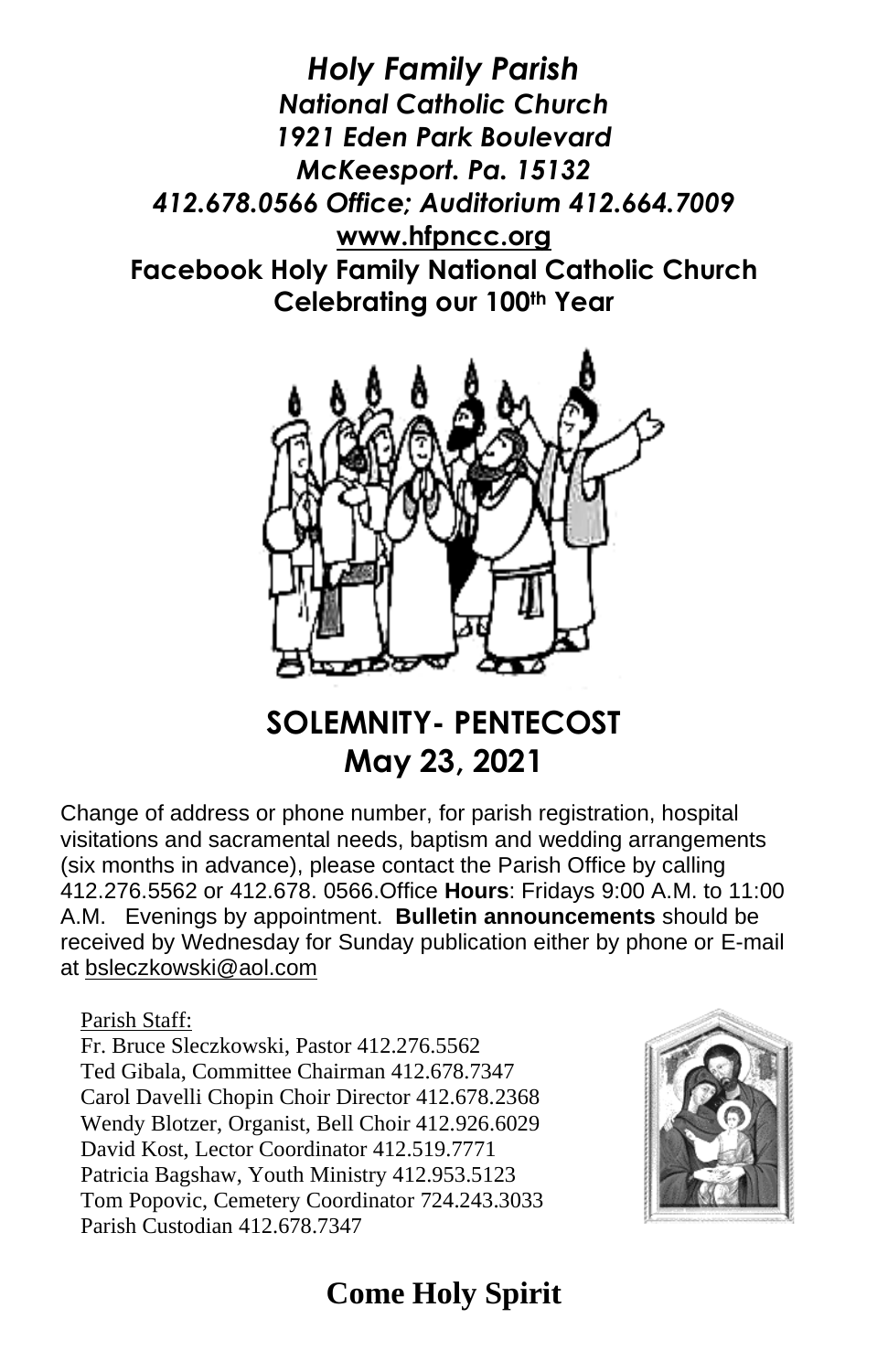#### **THIS WEEK** Retire with Dignity **Sunday, May 23, 2021 Pentecost Sunday** Holy Mass 9:00 A.M. **+ Helen Balawajder** Int. Bob & Janet Yonek; **+Thomas Zaucha** Int. Bonnie Zaucha, wife.

**Sunday, May 30, 2021 Trinity Sunday** Holy Mass 9:00 A.M. **+ Delores Vivian Guy** Int. Lenny & Kathy Guy; **+George Jugan** Int. Laura Adamek

*A reminder, please do not congregate in the Narthex before and after Mass. You can extend your greetings six feet apart outside keeping everyone safe. Thank You.*

### **The Hail Mary Prayer**

Hail Mary, Full of Grace, The Lord is with thee. Blessed art thou among women, and blessed is the fruit of thy womb, Jesus. Holy Mary, Mother of God, pray for us sinners now, and at the hour of our death. Amen.

C: Pray for us, O holy Mother of God. R: That we may be made worthy of the promises of Christ.

### **Blanket Ministry**

Thank you to Debbie Parknavy for the Prayer Blankets that she has made which will be blessed this morning to give to parishioners and friends to comfort them during illness and to those who are celebrating sspecial occassions and milestones..

## **HONOR YOUR FATHER**

The annual Honor Your Father campaign on Father's Day by acknowledging or remembering OUR FATHERS, both Lay or Clergy, past or present by having there names published in the June Issue of